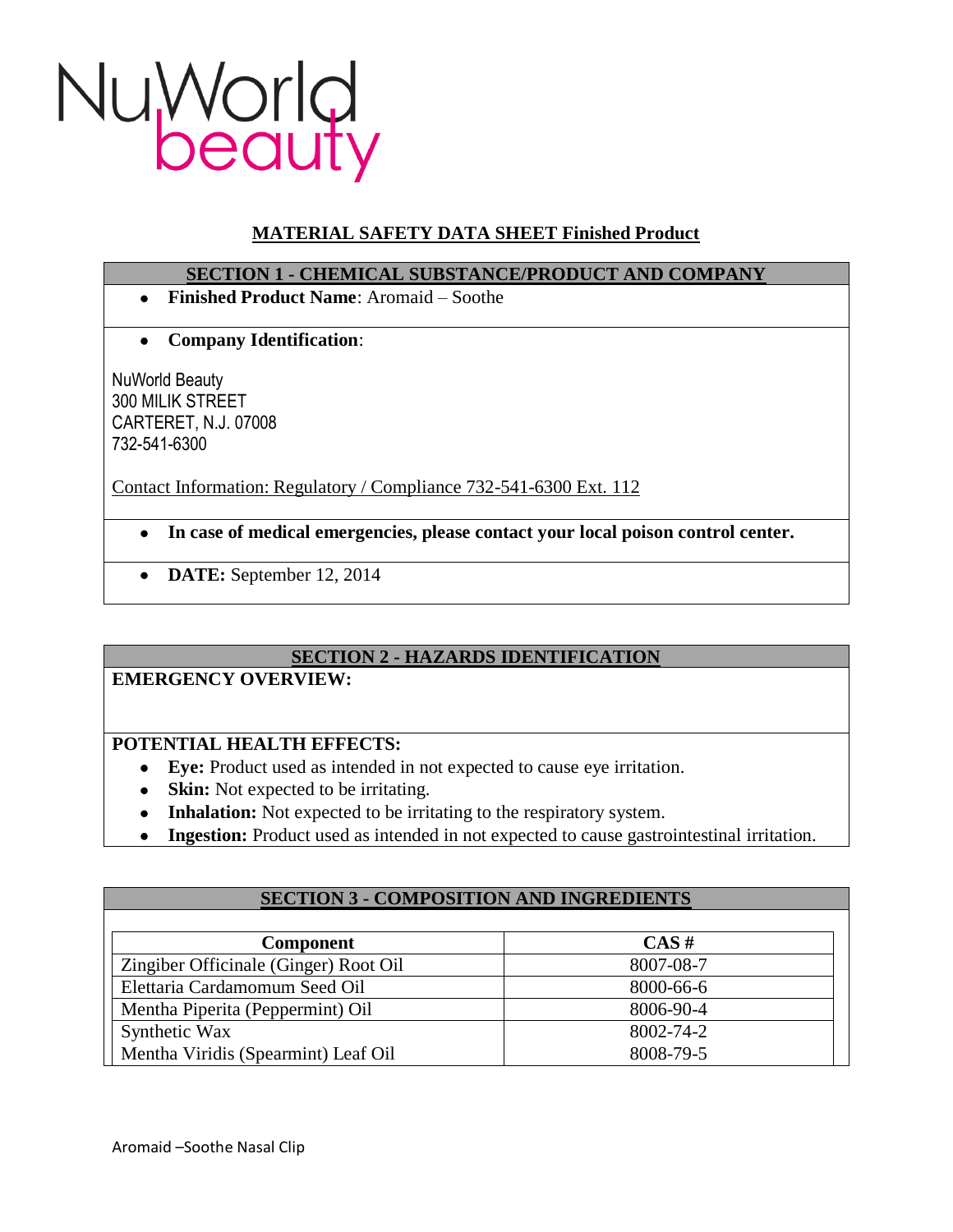

## **SECTION 4 - FIRST AID MEASURES**

- **Eye:** Thorough rinsing for 15-20 minutes of the affected eye with water. Obtain medical attention if irritation persists.
- **Skin Problem:** Wash thoroughly with soap and cold water for 15-20 minutes. Obtain medical attention if irritation persists.
- **Inhalation:** No adverse effects when used as directed.
- **Ingestion:** Do not induce vomiting. Obtain medical attention.

## **SECTION 5 - FIRE FIGHTING MEASURES**

• Not applicable as a consumer product.

### **SECTION 6 - ACCIDENTAL RELEASE MEASURES**

Not applicable as a consumer product.  $\bullet$ 

## **SECTION 7 - HANDLING AND STORAGE**

## **Precautions for Safe Handling:**

• No applicable precautions as a consumer product.

## **Conditions for Safe Storage:**

No applicable precautions as a consumer product.

**Other Recommendations:** None.

### **SECTION 8 - EXPOSURE CONTROLS, PERSONAL PROTECTION**

• Keep out of reach of children.

# **SECTION 9 - PHYSICAL AND CHEMICAL PROPERTIES**

• Essential oils in wax base.

# **SECTION 10 - STABILITY AND REACTIVITY**

Stable under normal conditions  $\bullet$ 

# **SECTION 11 - TOXICOLOGICAL INFORMATION**

This is a personal care or cosmetic product that is safe for consumers and other users under intended and reasonably foreseeable use.

**Chronic Effects:** Finished product is not expected to have chronic health effects.

**Target Organs**: No adverse health effects on target organs expected for finished product.

**Carcinogenicity**: Finished product is not expected to be carcinogenic.

### **NTP:** No **IARC**: No **OSHA:** No

Aromaid – Soothe Nasal Clip **Page 2** of **3**